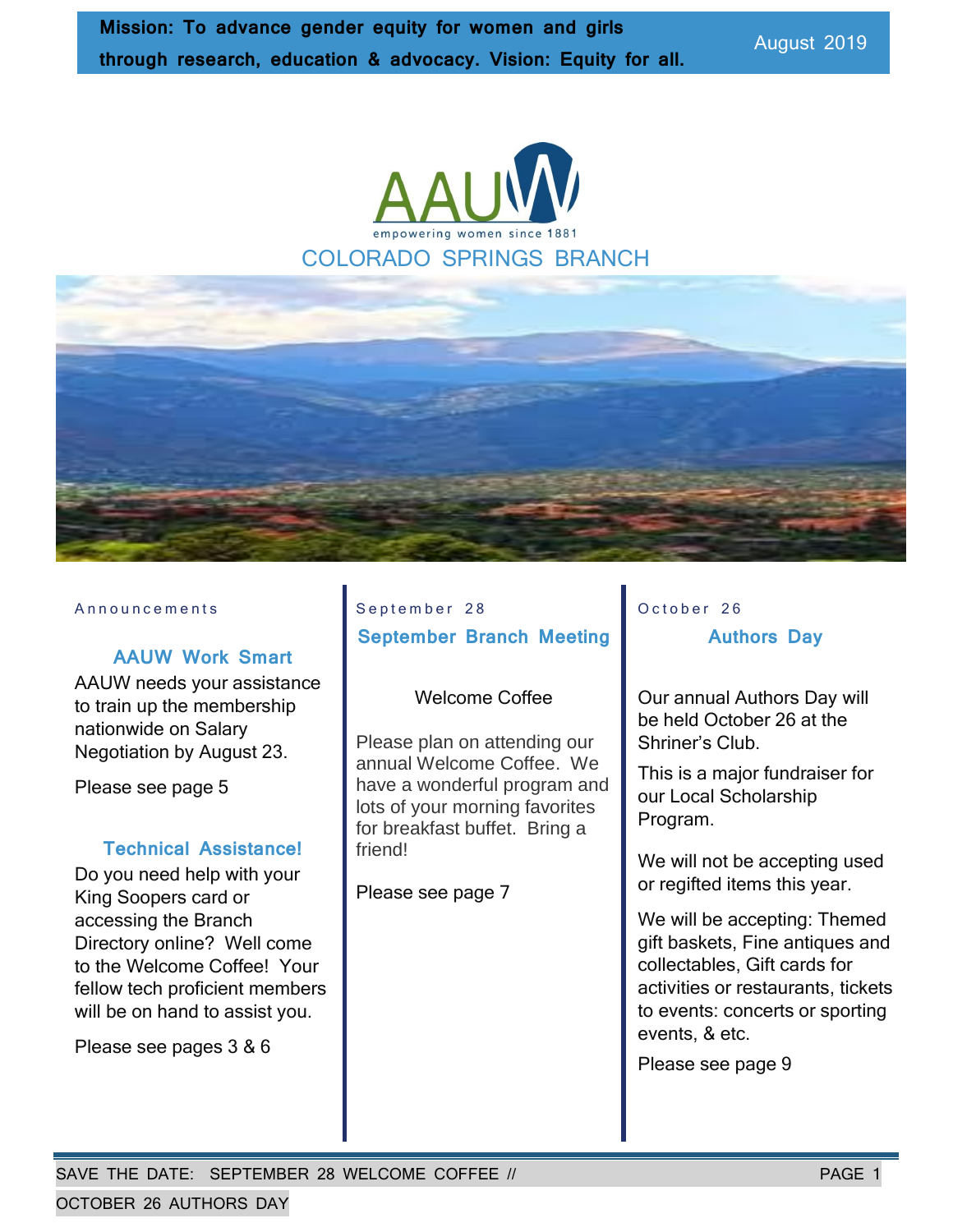**President's Message**

The upcoming membership year presents our Branch with many opportunities to embrace to advance the AAUW mission.

• Embrace Technology to advance outreach and increase efficiencies.

• Embrace the potential to increase our Scholarship offerings with grants and donations that a 501c-3 structure can bring us.

• Embrace growth of our members with the talents and resources this brings to our Branch.

 Kathy Olson CS AAUW President 2019-20

### 2019-2020 AAUW Colorado Springs Branch

### Elected Officers/Executive Committee/Board Members

| President:                           | <b>Kathryn Olson</b>   | kathrynlolson@msn.com      |
|--------------------------------------|------------------------|----------------------------|
| <b>President Elect:</b>              | <b>Pam Maier</b>       | pamela.s.maier@gmail.com   |
| Treasurer:                           | Jeanne Howard          | jdhoward@prodigy.net       |
| Secretary:                           | <b>Marilyn Parker</b>  | marilynparker222@gmail.com |
| <b>Vice Presidents of</b>            | <b>Janet Friedberg</b> | janetfriedberg@comcast.net |
| <b>Community Outreach</b>            | Paula Munger           | pjdmunger@aol.com          |
| <b>Vice President of Membership:</b> | <b>Melanie Hudson</b>  | heartsdesire310@gmail.com  |
| <b>Vice Presidents of Programs:</b>  | <b>Marian Phelps</b>   | phelpsmsm@gmail.com        |
|                                      | <b>Sarah Stowell</b>   | sigstowell@gmail.com       |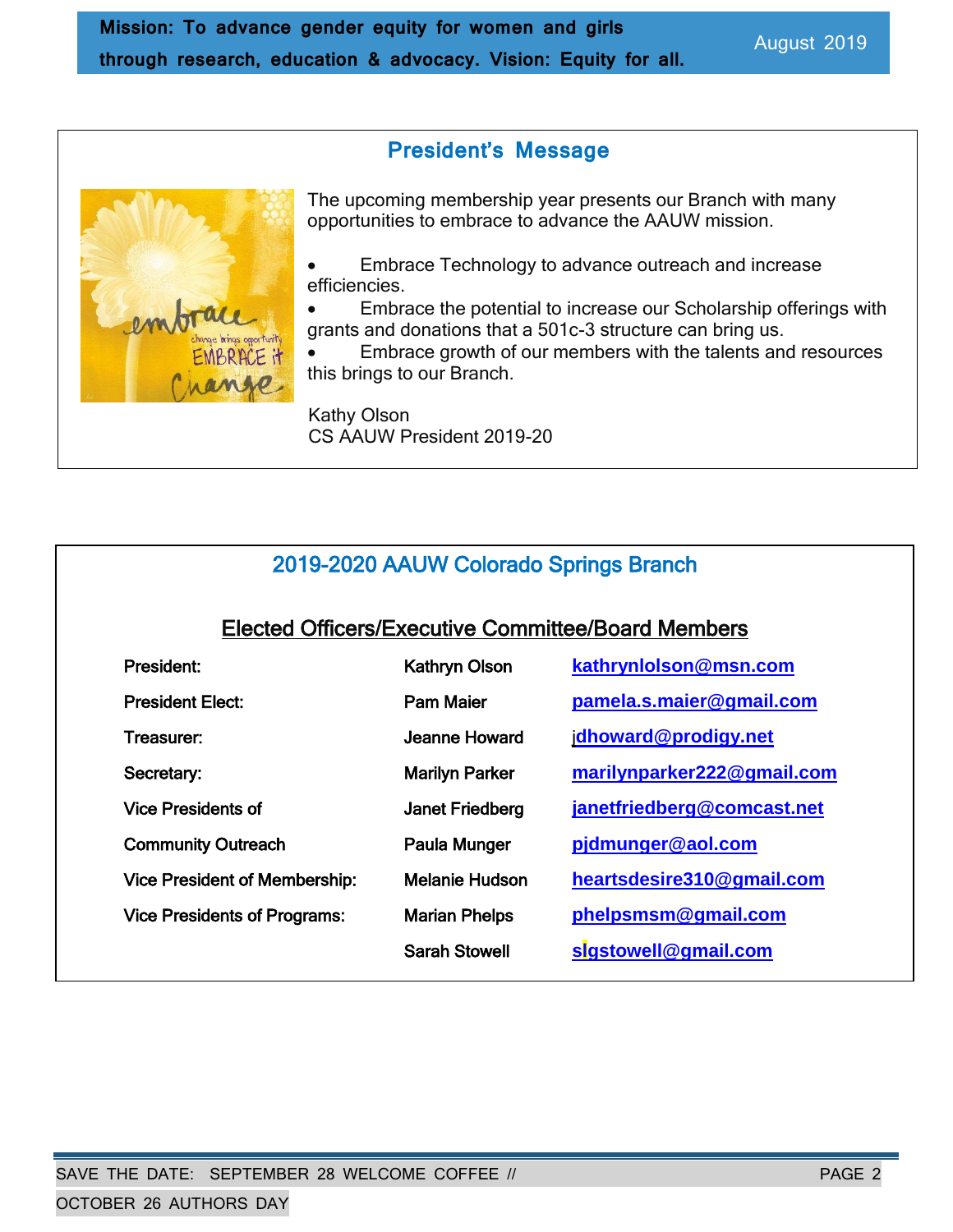| <b>Membership</b> |  |
|-------------------|--|



Please welcome the following new members!

Barbara Hensel

Dr. Susan Rae Jensen

Melanie Hudson, Membership VP: 719-205-7639

### Kings Sooper Loyalty Cards

Great news, Colorado Springs AAUW was approved. It is super easy to register your Rewards card to become a loyalty card.

Go to KingsSoopers.com then take your rewards card and look at the number on the back and follow the directions on the web site. Then scroll down to the Colorado Springs AAUW and click there so that your purchases will be attributed to our branch. Just a few more questions and you are finished. What an easy way to contribute to Local Scholarship and National Funds.

Contact Candy Crumb if you have more questions.

633-9917 or **dccrumb02@aol.com**

If you do not have a rewards card and want to shop at King Soopers and contribute through your groceries, request a rewards card at the customer service desk.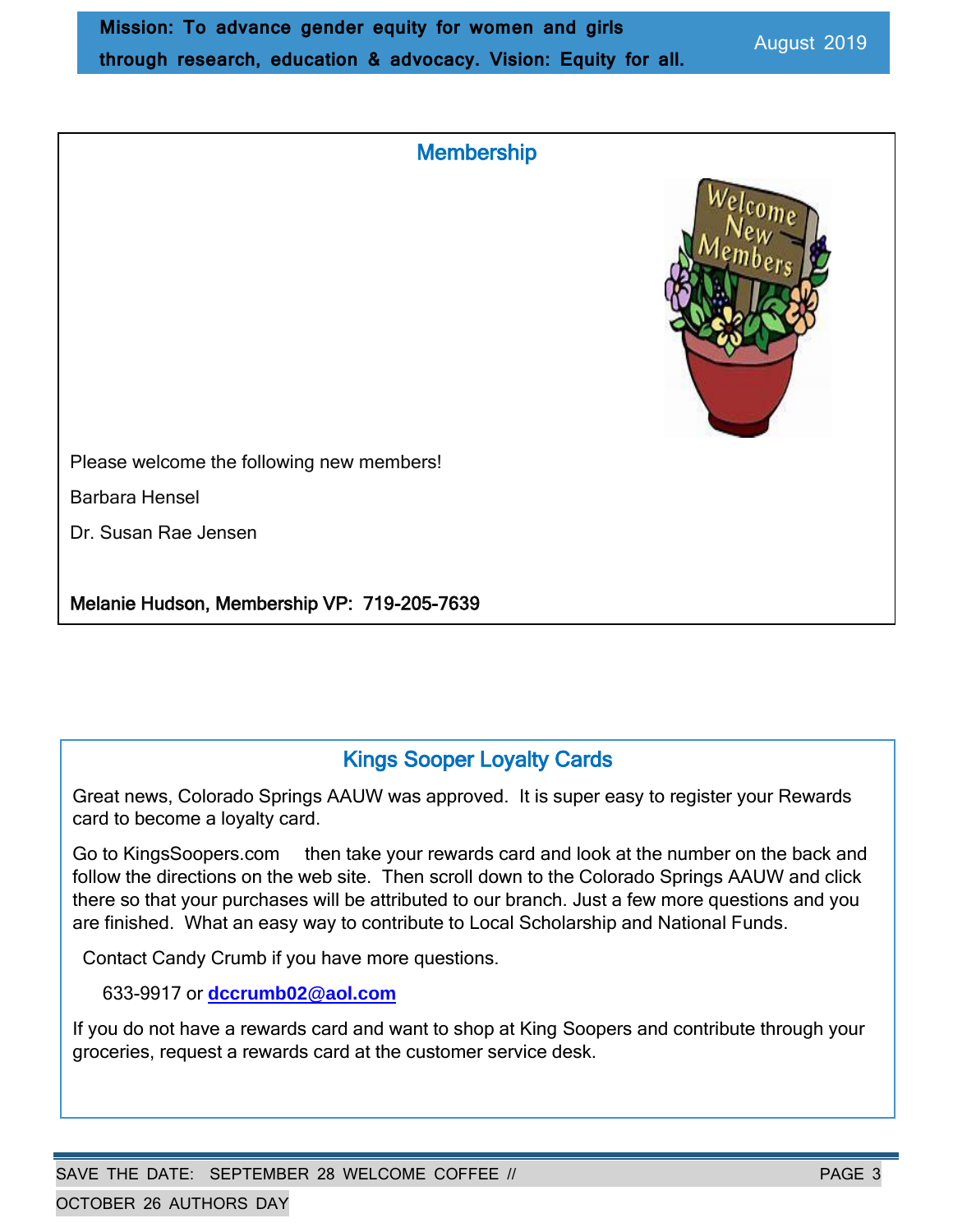### **2019 AAUW COLORADO SPRINGS BRANCH NAMES HONORED RECIPIENTS**

The Names Honored award is an opportunity for the organization to recognize outstanding Branch members. We have many active members who bring their time and talent to fulfilling the AAUW mission and for that we extend a big thank you. Your continuing commitment makes our organization successful and rewarding. As in the past with so many wonderful, accomplished women in our organization; we couldn't narrow our selection down to just one, so again this year we're honoring 2 outstanding women.

**Paula Munger:** Paula served as President in 2017-2018 and served on the Board as Co-Vice President of Community Programs and Co Vice President of Programs and numerous committees. She was a driving force in establishing our annual Community Outreach program. Currently Paula is serving as co-chair of Communications at the State level and soon to be President-elect of the State AAUW. Life outside of AAUW you will find Paula a life-long educator, who brought Dolly Parton's Imagination Library to Colorado Springs, which provides a free book monthly to registered preschool students; she is a Founder of Front Porch Giving Circle, an organization that provides funds for nonprofit organizations and serves on many other committees in the community.

Thank you, Paula, for all you do!

**Nedra Engleson.** Nedra served as President in 2015-2016 and has continued to serve on the Board as Hospitality Chair. Over the years Nedra has served as Secretary, served on the Author's Day Committee numerous years, as well as Finance Committee, Membership Committee and Program Committee with many other service commitments too numerous to list. Life outside of AAUW you will find Nedra also serving as a deacon at her church and a leader in the Concern Class. She has served as treasurer of the Opera League and has travelled with them. She is very active in her Delta Gamma Sorority and works with the Collegiate Chapter on the CC Campus. Our many thanks, Nedra, for everything you do for the AAUW.

### Sincerely,

Frieda Dunlap, Chairperson, 2019 Names Honored Committee Committee members: Lois Boschee, Candy Crumb, Pam Maier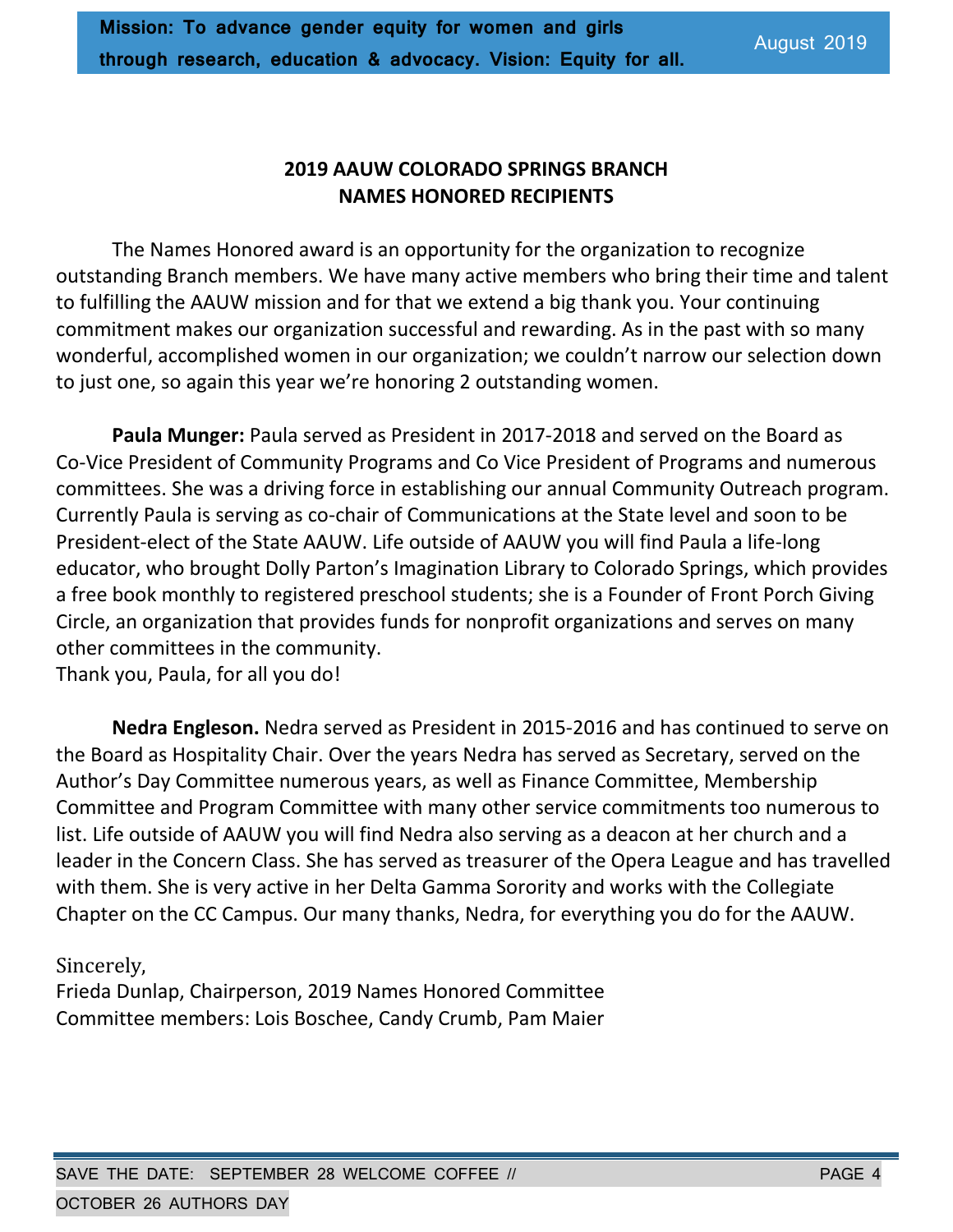**Meet the challenge! We need your help to reach the intermediate goal of getting 100,000 women trained in salary negotiation by August 23, 2019.** Meeting this challenge will qualify AAUW to receive part of the grant funds from the Coca-Cola Foundation supporting this program. It is also an important milestone to reach the final goal for 10 million women to be trained in salary negotiation by 2022.

AAUW issued a **"Members Mobilize a Million"** challenge, asking each member to share the course with at least 20 people in their network in order to reach this goal. AAUW's priority is to get as many people as possible to take the online Work Smart course so we can meet our goal – and continue our overall mission of closing the gender wage gap — hopefully before 2030.

AAUW's Work Smart online module is free and is based on the best research on how to best navigate the complexity of job offers and promotions. Participants learn life changing skills on how to research fair and equitable salaries and benefits in their fields (and geographic areas) and to clearly tout the skills and experience they bring to the table. Participants also learn the precise words and tactics to use when negotiating, all of which helps build the necessary confidence to negotiate a fair salary or promotion.

**We are asking every Branch member to help meet the 100,000 challenge! By August 23rd please take the Work Smart online course and get your friends and colleagues to take it too.** If you're saying "I'm not looking for a job, I'm retired" this course will help you become an AAUW Work Smart advocate. You can help others by sharing our mission for Pay Equity and Closing the Gender Pay Gap with relatives, friends and colleagues.

> You can access the Work Smart online training using this link to our website. <https://coloradosprings-co.aauw.net/>



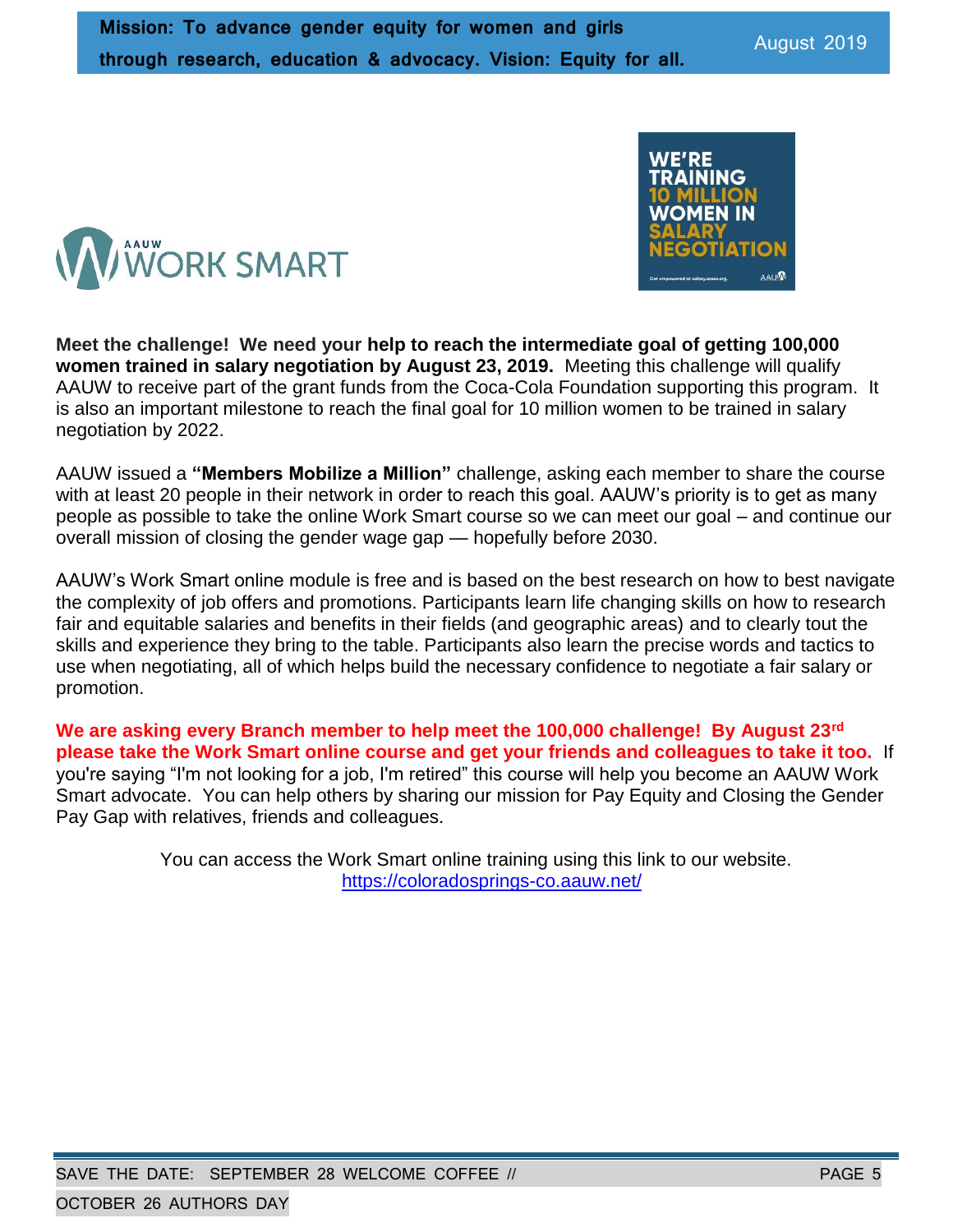### IMPORTANCE OF ATTENDING PUBLIC / BRANCH MEETINGS:

Our Colorado Springs Branch holds several key events during each year. The Branch Meetings are public events, and as such, are open to the public. This means that potential future members attend as guests. We encourage our members to attend these events, invite a guest, and support our local speakers and activities.

It's critical that our branch represent our power and numbers for the support of women, thus attracting new members. Some major Branch Meeting Events are: Membership Coffee (September 28 – new members are invited to attend specifically, speakers ); October: Author's Day/ Silent Auction (popular book authors speak and Auction generates Scholarship funds: December: Holiday Luncheon (Members and a guest only); May: Scholarship Luncheon (Scholar recipients are honored, guest speakers).

Other months' meetings are TBA, so watch for these. Be sure to watch for posted events in our Newsletter and through E-Blasts! We hope to see lots of attendance and expect a fun and meaningful time this coming new year!

#### \*\*\*\*\*\*\*\*\*\*\*\*\*\*\*TIP: How to view our online AAUW Branch directory on your Smartphone!

Here's how you can add our monthly online directory as a bookmark/shortcut (also known as an "icon") to the homescreen on your smartphone. It's fast, easy and gives you the latest contact information for our growing membership and Interest Groups.

Below you will find the YouTube video clips with instructions on how to do this. If you already know how to do this…great!

Here's our website link you need to add as a bookmark/shortcut. It takes you directly to our protected Members Only page that shows the directory link to press/click to view.

[https://coloradosprings-co.aauw.net/info/members-only/](https://nam02.safelinks.protection.outlook.com/?url=https%3A%2F%2Fcoloradosprings-co.aauw.net%2Finfo%2Fmembers-only%2F&data=02%7C01%7C%7C78c5325ca1b94e73e89108d6fe9077a6%7C84df9e7fe9f640afb435aaaaaaaaaaaa%7C1%7C0%7C636976293761787510&sdata=qFmjxOXXNZfy7yCwhb70Kp%2B40Qgs2GZvq%2BXDLteJN0k%3D&reserved=0)

→ For iPhones use this YouTube link (skip ad):

[https://www.youtube.com/watch?v=5yVlaICIVz0](https://nam02.safelinks.protection.outlook.com/?url=https%3A%2F%2Fwww.youtube.com%2Fwatch%3Fv%3D5yVlaICIVz0&data=02%7C01%7C%7C78c5325ca1b94e73e89108d6fe9077a6%7C84df9e7fe9f640afb435aaaaaaaaaaaa%7C1%7C0%7C636976293761797515&sdata=PJmqd%2FZzm8deSvLBt2l9Ez94izL4iQ9SJw8UdVdRA18%3D&reserved=0)

→ For Android phones (Samsung, Google Pixel, Motorola, etc.) use this YouTube link (skip ad):

[https://www.youtube.com/watch?v=2ToH6y72Ay4](https://nam02.safelinks.protection.outlook.com/?url=https%3A%2F%2Fwww.youtube.com%2Fwatch%3Fv%3D2ToH6y72Ay4&data=02%7C01%7C%7C78c5325ca1b94e73e89108d6fe9077a6%7C84df9e7fe9f640afb435aaaaaaaaaaaa%7C1%7C0%7C636976293761817531&sdata=huzmpB4MaJ%2BeTVMV%2BoerVQBErxCeTAs6VKDqosXBAlc%3D&reserved=0)

If you need help setting this up on your smartphone, attend the upcoming September 28th, Welcome Coffee at First Methodist Church where we will have members onsite to assist you.

Help us "Go Green"! Thank you for your continued membership and support!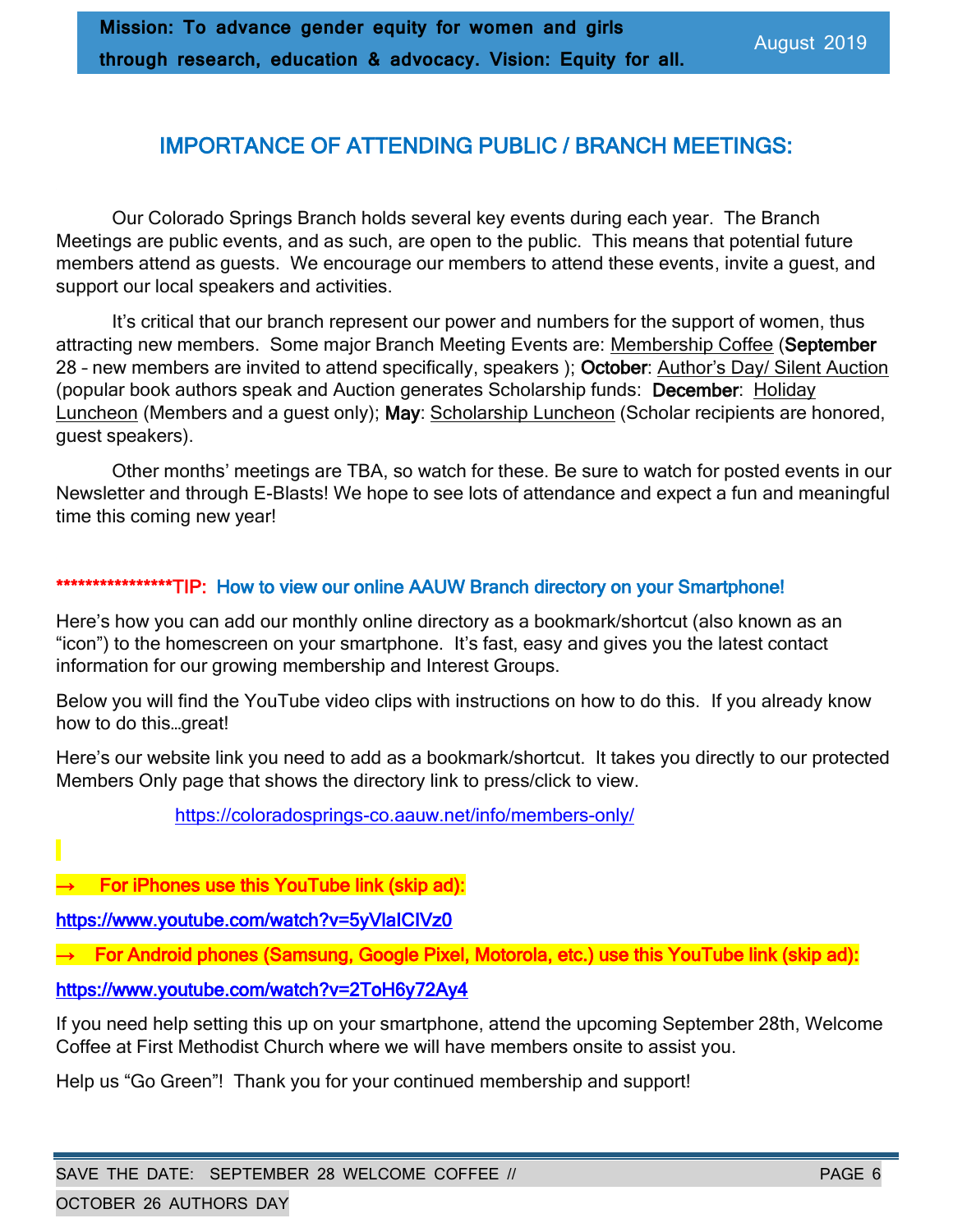## **BRING FRIENDS!**

## **MEET NEW PEOPLE!**



# **CAPITAL SISTERS INTERNATIONAL PATRICIA HINNEN CEO GUEST SPEAKER**

#### Location:

**First United Methodist Church** 420 N. Nevada Ave, Colo Spgs Parking and Entry is on Saint Vrain St.

Program: Free to everyone

#### 8:30 AM Arrival

- 9:00 AM Breakfast Buffet provided by AAUW Interest Groups
- 9:30 AM Welcome by President Kathy Olson
- 9:35 AM Introduction of our 2019-20 Board Members
- 9:50 AM Introduction of Speaker by Char Gagne

11:00 AM - 12:30 PM Interest Groups Mingle We will have tables set up with all our Interest **Group Leaders** 

A handout will be provided with a brief overview about each group and their meeting times

Everyone will then have a chance to ask questions, Visit the group leaders and sign up.

Prospective members may join at this, or any branch meeting for the special price of \$64.50

#### RSVP to: Jeanne Marsh by September 21st

Email: imarsh@peisys.net Cell: 719-229-1708 Home: 719-590-7237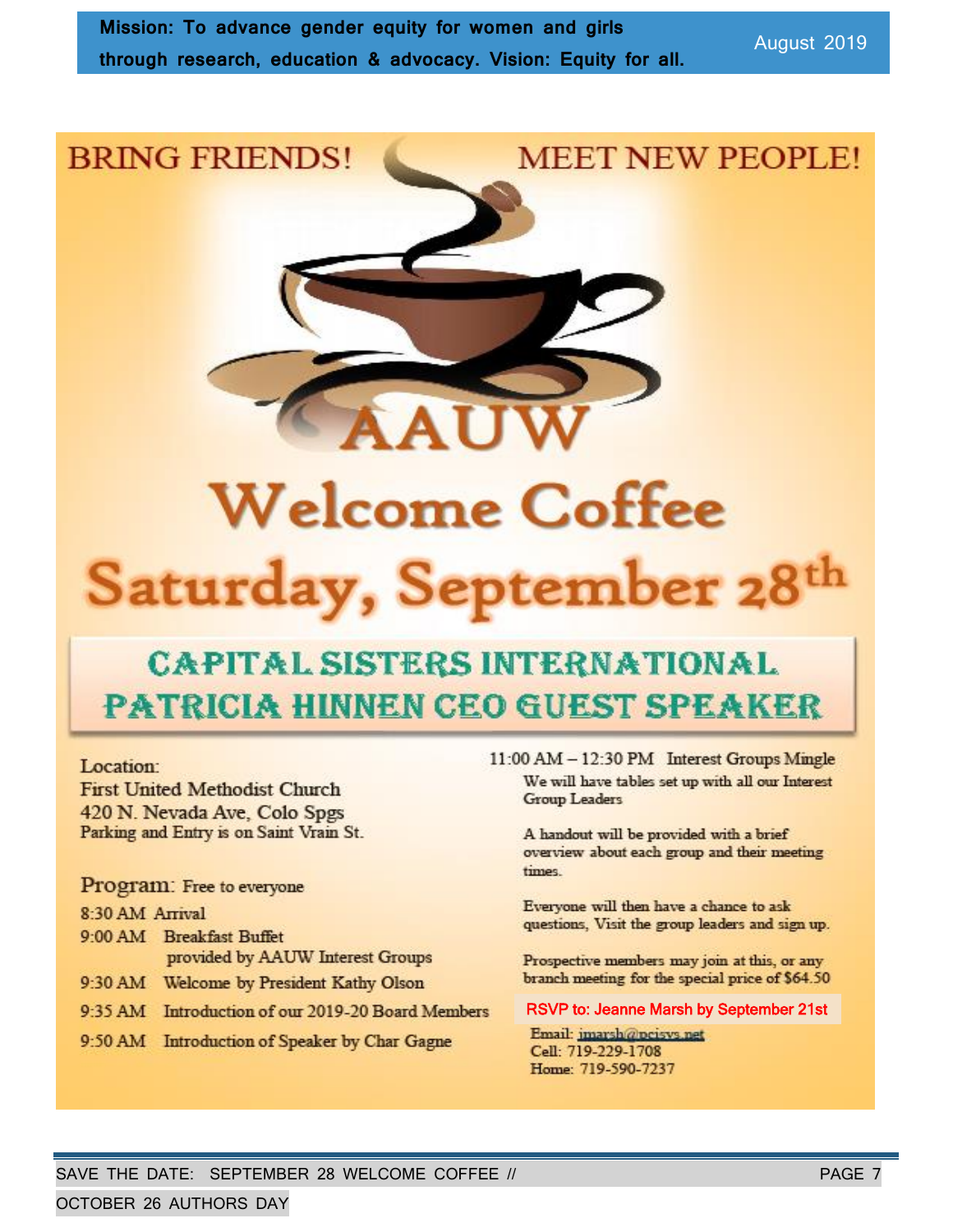# AAUW Welcome Coffee. Sat., Sept. 28 First United Methodist Church, 420 N Nevada 8:30-12:30

### Attention all returning, new and prospective members (We're looking at YOU!)

Each year, in September, the AAUW Welcome Coffee kicks off the year for the Colorado Springs branch with an opportunity to catch up with old friends, meet new members and host guests who are considering AAUW membership.

Along with tasty breakfast treats and fantastic conversations, you'll have the opportunity to explore the rich range of interest groups available to members, from book clubs and bridge, to walkie-talkies and wine, and lots of choices in between. You'll receive a handout listing each interest group, with a description of the group and meeting dates/times/locations. Plus, you'll have the opportunity to visit at tables hosted by each of the interest groups to ask questions, make suggestions or sign up. So many choices, so little time!

As this is the first branch meeting of our AAUW year, we'll also hear from a dynamic speaker whose organization is active internationally in promoting economic empowerment for women. Patricia Foley Hinnen is founder and CEO of Golden, Colorado-based Capital Sisters that envisions a world where poverty, gender inequality and financial exclusion are eliminated by a level playing field.

In most of the world, women are viewed as an economic liability rather than an investment opportunity. Destroying this myth by investing in women is a game changing poverty alleviation strategy. Currently working in Guatemala, Philippines, and Afghanistan, Capital Sisters connects impoverished women with investors willing to provide tiny business loans that enable women to provide for their families and live in dignity. Through Capital Sisters bond sales, 40,000 microloans have been funded, improving the lives of over 200,000 women and family members.

Foley Hinnen is a 2015 Global Purpose Prize winner for Financial Inclusion, a guest lecturer for the international and business schools at Denver University and University of Colorado and an intrepid and thoughtful world-traveler who has visited or lived in over 60 countries. You won't want to miss this outstanding and inspiring speaker!

To rsvp for the *free* Welcome Coffee, please see the flyer on the previous page of this newsletter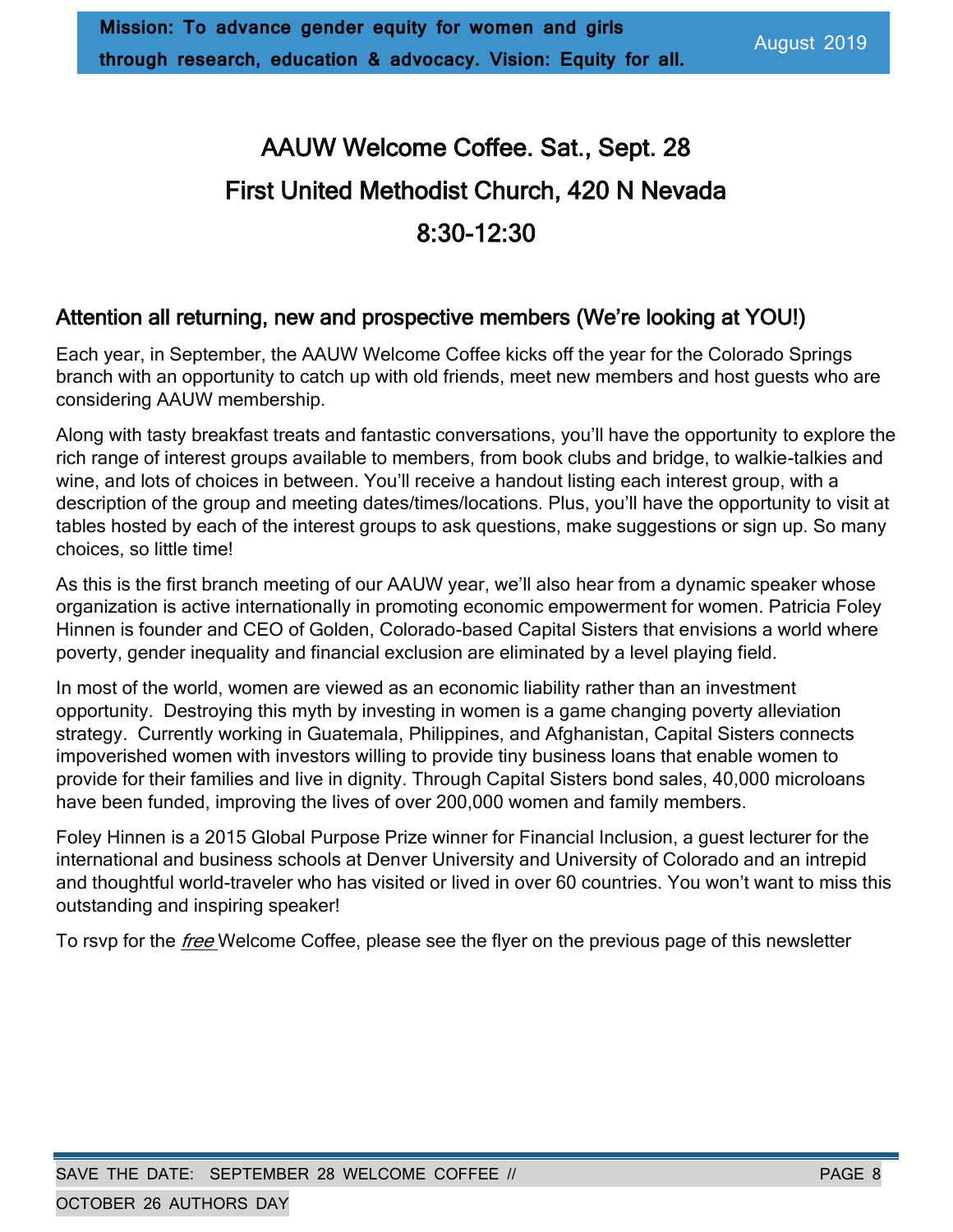# Save the date. AAUW Authors Day, Sat. Oct 26 Colorado Springs Shrine Club 6 S 33rd St

### 8:30-12:00

### Author! Author!

On October 26, we celebrate the Colorado Springs AAUW Authors Day and Silent Auction, a must-attend event for all member and guests! Each year, Authors Day ticket sales and the accompanying silent auction are a major source of funds for the college scholarships our branch awards.

So what's in it for you besides the chance to support our mission?

- A delish buffet breakfast with lots of good friends
- A chance to browse the silent auction tables and place bids on one or more fun gifts…from wine, coffee, and pampering gift baskets, to art, travel, and more. There's something for everyone…but you'll need to check back often to make sure a friend hasn't upped the bid!
- The privilege to hear from three stellar Colorado authors (this year, all women) who will entertain, inform and inspire us as they talk about their journeys, their writing process and their books.
- The opportunity to purchase a signed copy of one or more of the books you'll be hearing about…for your own library or as a holiday gift.

In the weeks ahead, you'll be hearing much more about this wonderful morning, but for now, here's a sneak preview…

Our keynote author will be Colorado-based Eleanor Brown, New York Times best-selling author of "The Weird Sisters" (Shakespeare's Macbeth, anyone?) and her most recent novel "The Light of Paris."

Inspired by letters her grandmother had written from Paris in the 1920s, Brown delves into the lives of a grandmother, who fled to Paris to find herself as a writer, and her granddaughter, a talented painter who, in the 1990s, is trapped in a stifling marriage that has undermined her confidence and creativity. What happens when the granddaughter/ narrator finds her grandmother's diary from Paris? Can she find the strength to live the life she was meant to have?

From the Minneapolis Star Tribune…

Fresh, endearing…Finely written and absorbing. Explores the always- compelling questions of how to balance reality and romance, duty and dreams, family and freedom.

Library Journal …

For all fans of intelligent women's literature.

Popsugar.com…

A charming novel about living life on your own that will make you long for the streets of Paris

Watch for more details and how to rsvp in the Sept. newsletter. In the meantime, please save the date, Oct 26. Au Revoir!

SAVE THE DATE: SEPTEMBER 28 WELCOME COFFEE // PAGE 9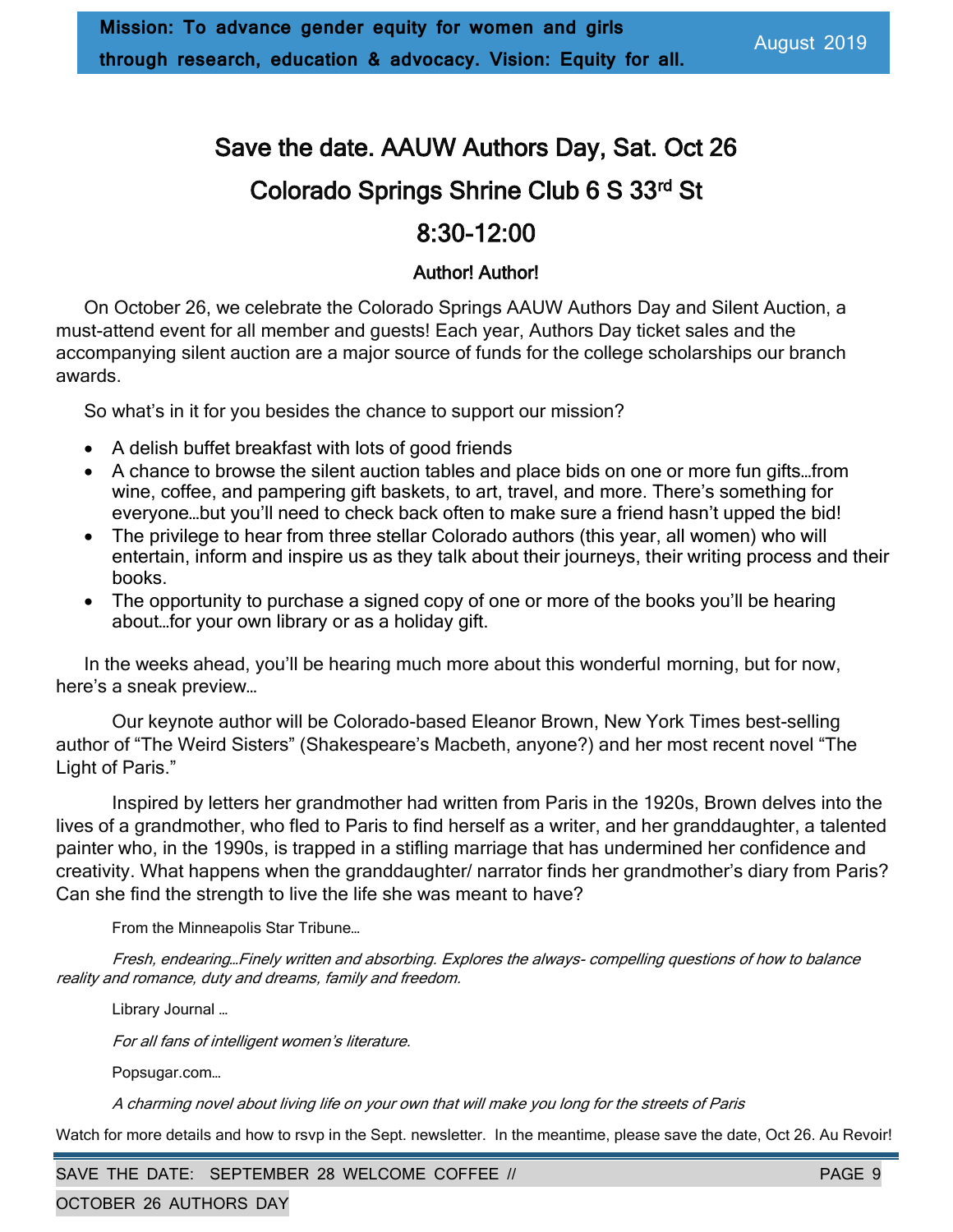### Interest Groups

For the September Newsletter please send your information no later than 18 August 2019. Thanks! LFG

### Various Days in the week/month

ARTS ON THE GO! Enjoy local music and theatre with your AAUW friends. No regularly scheduled meetings. Contact: Pam Maier. [Pamela.S.Maier@gmail.com](mailto:Pamela.S.Maier@gmail.com) Cell: 719-694-4222

BRIDGE LIGHT. There are four groups who play on the days they have agreed upon once a month. Interested in starting another group or being a sub, let me know. Any skill level Is welcome. C. Lois Boschee, loisbos68@gmail.com

### Mondays

HARDY HIKERS: C: Pip Bodkin, 206-427-2444

| Aug 5, 19  | TBA                           | Judy Conroy           |
|------------|-------------------------------|-----------------------|
| Aug 12, 19 | St. Mary's Falls              | Renee Barall          |
| Aug 19,19  | TBA                           | Liz Rood              |
| Aug 26, 19 | Forest View/Monument Preserve | Jan Jones & Pam Maier |

### **Tuesdays**

August 6, TECHNOLOGY INTEREST GROUP, 9:30 a.m. Chair: June Hallenbeck, Meet at home of June Hallenbeck, 115 Dolomite Dr., 80919. Let June know if you are or are not coming at [junehallenbeck@comcast,net](mailto:junehallenbeck@comcast,net) or 598-2979.

August 6, VISUAL ARTS 5:00-6:30**\***. **In the Garden with Monet.** Pikes Peak Hospice Admin Building (We'll meet in the garden) 2550 Tenderfoot Hill St, 80906. Join us as we kick off another fun year of Visual Arts and anticipate the arrival of Monet at the Denver Art Museum with our own garden event! We'll explore Monet's palette/palate as we nibble on very light hors d'oeuvres from some of his favorite recipes (just like those served in the garden at his beloved Giverny); join in a few Monetcentric activities, and toast to a great year ahead with something sparkling…champagne, real or faux. Catch up with old friends, meet new members, come to learn what the Visual Arts interest group is all about. We'll be done well before dark, and if it rains, we'll meet inside. Répondez s'il vous plaît to Cindi Zenkert-Strange [cmzenkertstrange@gmail.com](mailto:cmzenkertstrange@gmail.com) or call if you have additional questions, 317-650-1005 **\*\*** Special time, this month only. Regular schedule is 1st Tues, 1:30-3:00. Our regular venue will also be changing since the Tim Gill Center is closing. Watch for new location in the future.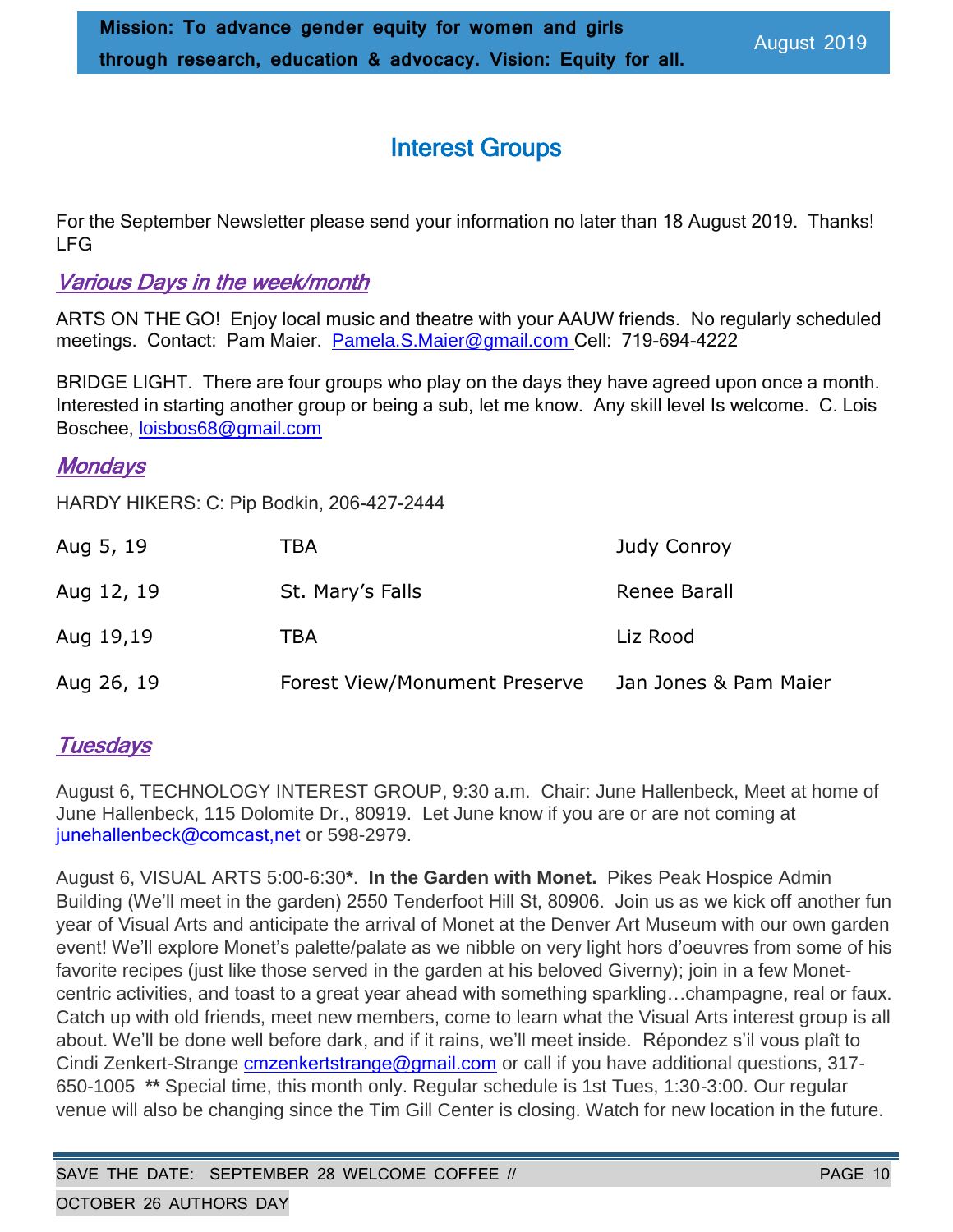August 13, READERS POTPOURRI 1:00 p.m. C: Patty Runyon, (269)325-4054, [spdrunyon@comcast.net](mailto:spdrunyon@comcast.net)

THE HISTORY OF JAZZ with Dr. Abe Minzer, is on hiatus until the Fall.

Abe Minzer will continue the Jazz class from September through December 2019.

August 13 DINNER BOOK CLUB: In the Time of Butterflies by Julia Alvarez is the book selected for August. We will meet at 5:45 pm at PF Chang's, 1725 Briargate Parkway. Please contact Martha Lee at [Mleewest@live.com](mailto:Mleewest@live.com) or 719 594-9039 to make a reservation. C: Nedra Engelson, 574-5274, [nengelson@aol.com,](mailto:nengelson@aol.com)

August 27, MORNING GLORY BOOK CLUB, 10:00 a.m. Little Fires Everywhere by Celest Ng hosted by Jan Jones at cjanjones@msn.com

August 27, UFO (UNFINISHED OBJECTS), 1:00 p.m., C: Wynn Weidner, Hostess: On hiatus for the foreseeable future.

### **Wednesdays**

August 14, SOUTHWEST STUDIES, 1:30-3:30. Planning Meeting. Location: Ruth Holley Library Meeting Room, 923 N Murray Blvd, 80915. Members at the Planning Meeting will be involved with setting up a schedule, topics for the upcoming year's monthly meetings based on the destination.

August 21, EVENING CONNECTIONS THROUGH TOPICS, 5:30pm. Program: "So, You Think You Don't Like Beer?" You learned about wine in July, now come learn about beer! We will learn about and sample some refreshing and delicious summer beer options for beer lovers and skeptics alike. Led by Sarah Stowell's husband Steve, a Certified Cicerone (A Cicerone is like a sommelier for beer). Food provided by hosts Natasha Gorman and Nancy Holt. Location: Natasha Gorman's outdoor party deck. Address: 1176 Lady Campbell Drive, COS 80905 (Gold Hill Mesa). Members and guests welcome! Cost: \$10 via check in advance. RSVP: \*yes only\* to Jan Jones at [cjanjones@msn.com](mailto:cjanjones@msn.com) . Please put your check in the mail to Jan Jones, made out to "Jan Jones", by August 13th.

AUGUST 20, LUNCHEON NOVEL I, 11:45 A.M. Chair: Georgina Burns, [georgina.b1@juno.com](file:///C:/Users/grosslf/Documents/AAUW/Newsletter/Nov%202018/georgina.b1@juno.com) and Sally Mathewson, [mathewson3@juno.com](mailto:mathewson3@juno.com)

AUGUST 20, LUNCHEON NOVEL TOO, noon. Chair: Corkie Kirkham, (304) 538-4910, [corkmeiste@aol.com](mailto:corkmeiste@aol.com)

August 21, AFTERNOON READERS, 1:30 p.m. Chair: Freda Dunlap (719) 310 4674 [ffdunlap@hotmail.com](mailto:ffdunlap@hotmail.com)

August 28, CHOCOLATE LOVERS, TBD, Chairs: Ellie Solomon, (719) 630-7465, [elron3@msn.com](mailto:elron3@msn.com) Sally Mathewson, (719) 473-0228, [mathewson3@juno.com](mailto:mathewson3@juno.com)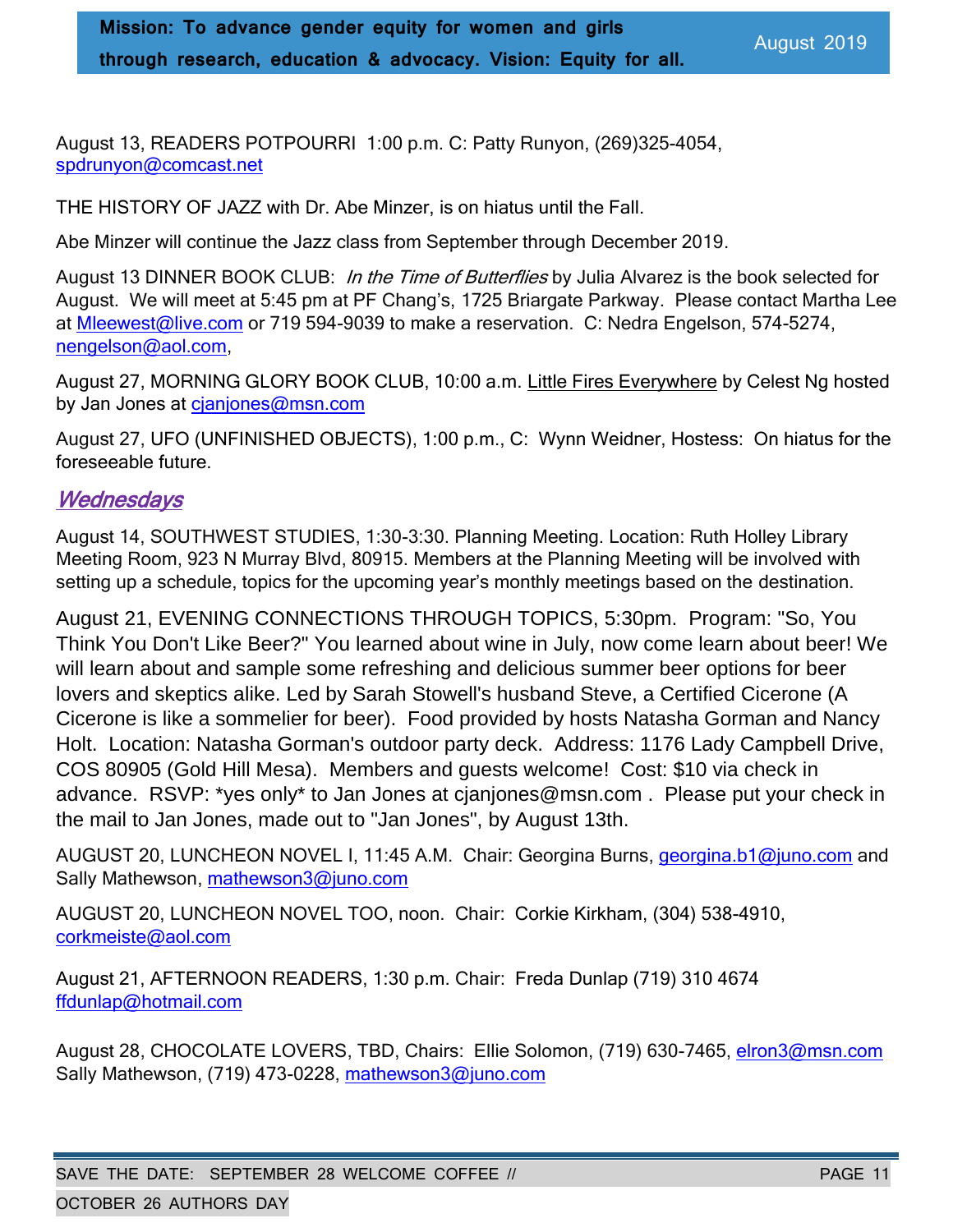### **Thursdays**

WALKIE-TALKIE HIKES

August 1 Crystal Creek Reservoir Marilyn Frydrych mfrydrych@comcast.net 719-574-0252

August 8 Eagle Pass Pauleta Terven pauletat@aol.com 719-598-3020

August 15, Manitou Lake, Darlene Aspedon, 719-471-7192

August 22, Rainbow Gulch--Woodland Pk, Rampart Range area Charlotte Gagne [char50gagne@gmail.com](mailto:char50gagne@gmail.com) 719 641 7570

August 29, Mackinaw Trail along North Catamount Reservoir , Darlene Aspedon, 719-471-7192

August 1, WOMEN WHO WRITE, Join us for this writing Interest Group! We meet on the first Thursday of each month at homes of different volunteer members from 9:30 – 11:30 a.m. There is light food and coffee. Our prompts are constructed by volunteers also. Members usually share their writing with the group, but it's voluntary. To join our group or try us out, please call Melanie Hudson 719-205-7639

August 8: CHAPTER & VERSE WRITING GROUP, Meets second Thursday of the month, 1:00 pm. Chair: Janet Condit 277-7590, jicondit@msn.com; Co-chair: Caroline Vulgamore, 520-5365, [hvulgamore@gmail.com.](mailto:hvulgamore@gmail.com) Chapter & Verse is not meeting in August or September. The next meeting will be October 10, following the Welcome Coffee.

August 23rd, TED TALKS at 7:00 pm, place TBD. Members interested in participating should contact Kate Meyer Olson at Skrapgirl@hotmail.com or call or text 202-794-3462.

Every Thursday MAH JONGG, at noon. Valley Hi Golf Course. Contact Susan Bydalek at 465-2707 or [sbydalek@yahoo.com](mailto:sbydalek@yahoo.com)

### **Fridays**

August 2, EXPLORING LIVES AND CULTURES, 10:00 to 12:00 at East Library Meeting Room Drawing from her years of research in El Salvador, one of the few countries to ban abortion without exception, the author explores what happens when abortion is a crime. Co-Chairs: Janet Friedberg [janetfriedberg@comcast.net](mailto:janetfriedberg@comcast.net) and Eunice Ciaccio [euninco.11@comcast.net.](mailto:euninco.11@comcast.net)

August 16, LOCAL HISTORY, 10:00 Chair: Judie Werschky, (719) 632-9989, [judiewer@aol.com](mailto:judiewer@aol.com)

### **Saturdays**

FRIENDS OF THE GRAPE (FOG)

August TBD, F.O.G (Friends of the Grape) Chair: Jeanne Marsh, 590-7237, *jmarsh@pcisys.net* and Gini, 481-8843, gini.jim@comcast.net . FOG will meet at the home of Marian Phelps, 930 Pulpit Rock Cir. S. 571-594-6871 [phelpsmsm@gmail.com.](mailto:phelpsmsm@gmail.com) Please call Marian for more information and to RSVP.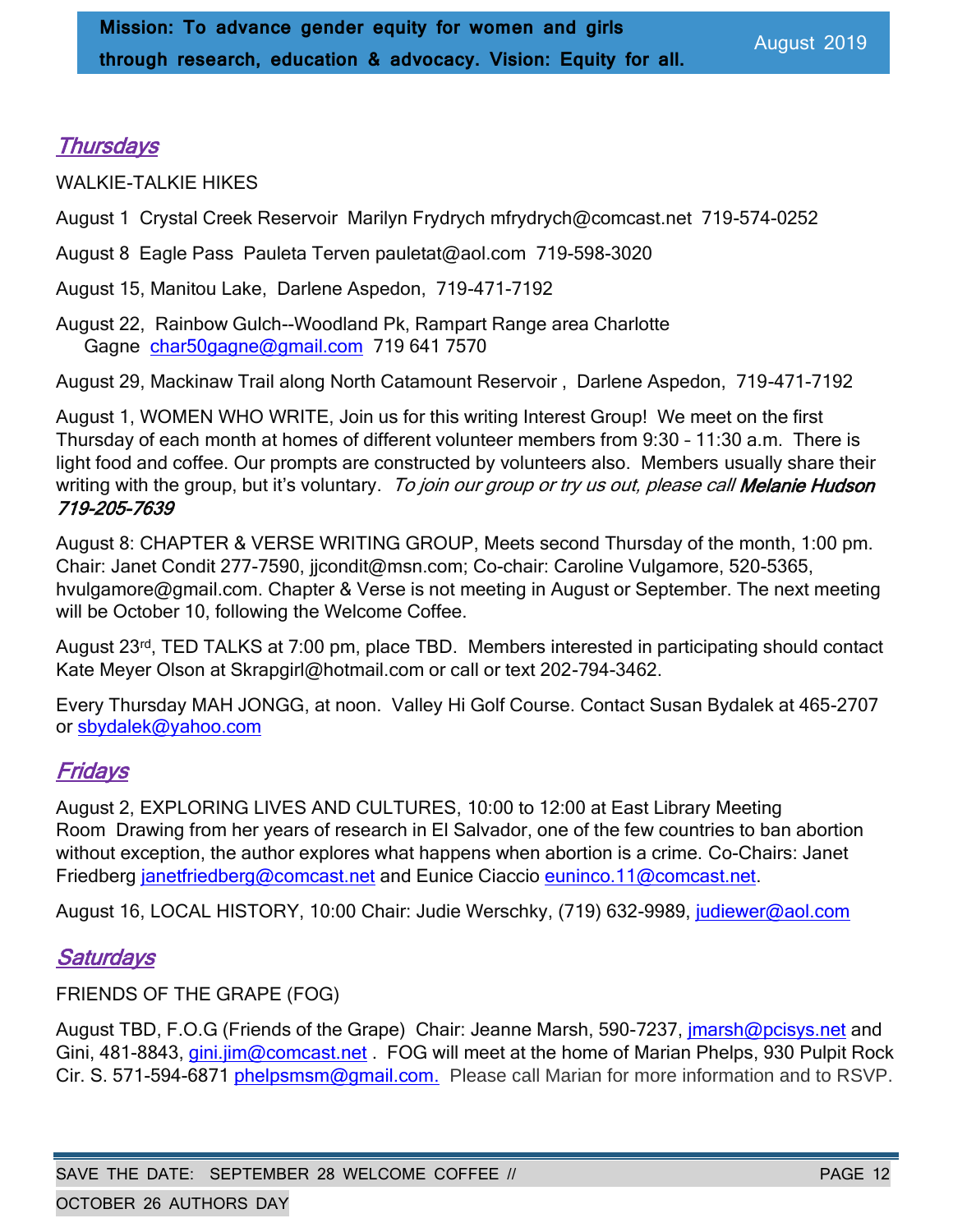#### **BRANCH INTEREST GROUPS AND INTEREST GROUP CHAIRS 2029-2020**

#### **Arts and Entertainment**

**Arts on the Go!** Enjoy local music and theatre with your AAUW friends. Date, time and location vary **\***

Pam Maier, (719) 694-4222 (C); [pamela.s.maier@gmail.com](mailto:pamela.s.maier@gmail.com)

**Bridge Lite**: Improve bridge skills and enjoy time with other AAUW members. Open to all skill levels. Time and location vary \*

Lois Boschee, (719) 388-8557[, loisbos68@gmail.com](mailto:loisbos68@gmail.com)

**Mahjong**: New and experienced players welcome. Enjoy lunch and then challenge your brain with this ancient, fascinating game of tiles. Every Thursday, lunch at noon.

Susan Bydalek, (719) 465-2707[, sbydalek@yahoo.com](mailto:sbydalek@yahoo.com)

**UFOs (Unfinished Objects):** An afternoon gathering to enjoy stitchery and other crafts – those unfinished projects that have been set aside. 4th Tuesday, 1:00 pm,

Wynn Weidner, (719) 598-5259[, wynnweidner@q.com](mailto:wynnweidner@q.com)

**Visual Arts Visions and Visits**: Members research and present programs related to visual arts/artists. Can include occasional outside speakers and car-pooled visits to regional art-related exhibits, sites.

Cindi Zenkert-Strange, (317) 650-1005[, cmzenkertstrange@gmail.com](mailto:cmzenkertstrange@gmail.com)

**History of Jazz:** Textbook required. 2nd Tuesdays 1:30-2:30, Dates: 1/15, 2/12, 3/12, 4/9, 5/14 (5 months) at International Music Society, Corner Academy & Academy Circle

Leader: Dr. Abe Minzer & Kathy Olson, C: (719) 331-889[1 kathrynlolson@msn.com](mailto:kathrynlolson@msn.com) (reservations)

#### **Current Affairs**

**Evening Connections Through Topics:** An evening group. Meets on select Wednesdays \* 5:30 -7:30PM primarily at The Warehouse Restaurant featuring thought-provoking speakers, discussion and a buffet dinner.

Sarah Stowell[: sigstowell@gmail.com](mailto:sigstowell@gmail.com) (719) 360 2285 Jan Jones: [cjanjones@msn.com](mailto:cjanjones@msn.com) (719) 963 7642

**Great Decisions:** An in-depth study of current events. The group reads a selection from the Foreign Policy Association book, views a 30-minute DVD and discusses national and international issues. Feb - May, 1st & 3rd Tuesdays, 1:30 – 3:30 Note: Members must pre-register to order the book

Jeanette Minniti, (H) (719) 481-3230 or (C) (719) 964-833[3 jeanetteminniti@gmail.com](mailto:jeanetteminniti@gmail.com)

**TED Talks:** An evening group that meets the 3<sup>rd</sup> or 4<sup>th</sup> Thursday at 7pm to watch one or more podcasts and share opinions over food and beverages.

Kate Olson (C) (202) 794 346[2 skrapgirl@hotmail.com](mailto:skrapgirl@hotmail.com)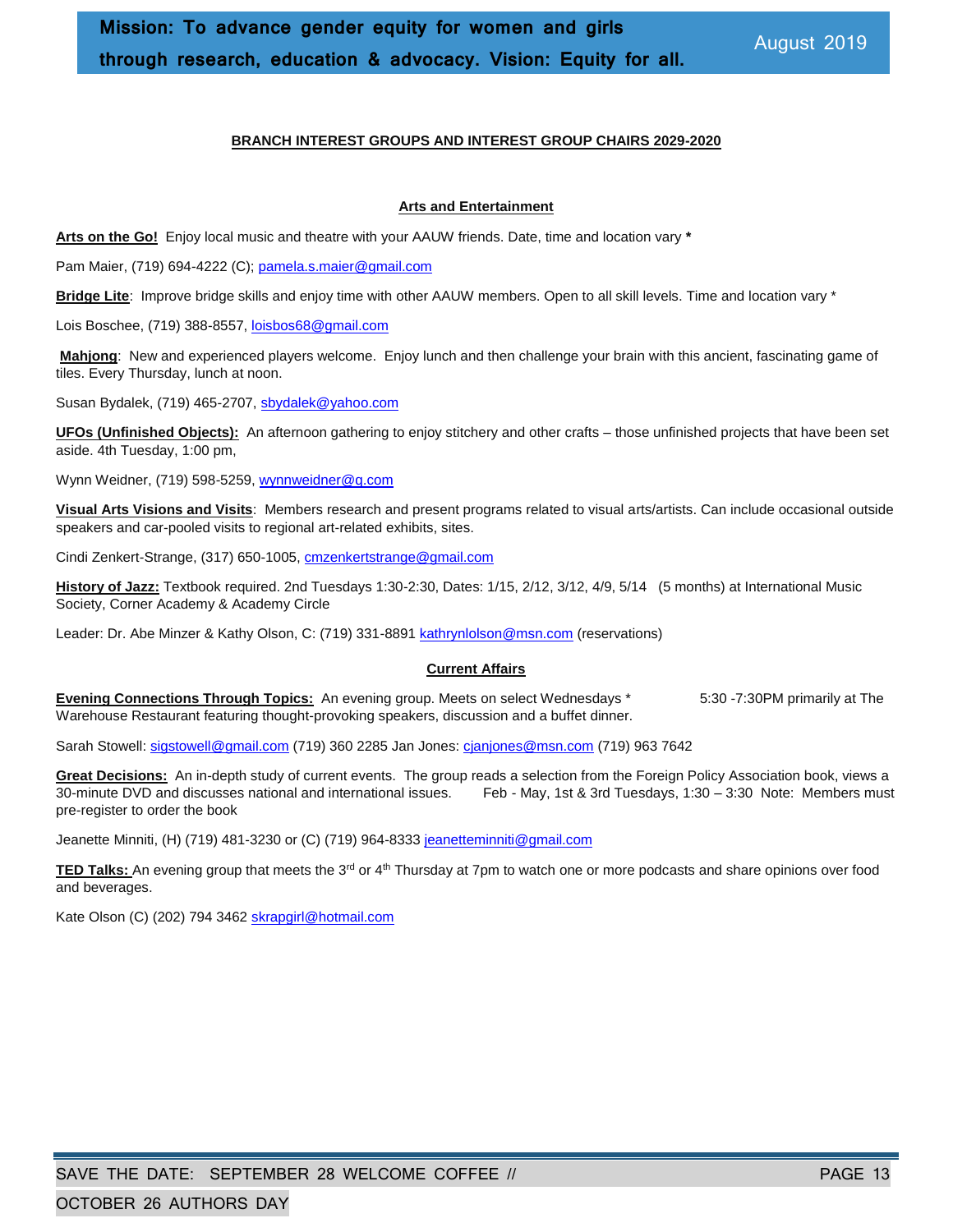#### **Dining**

**Chocolate Lovers:** Study, discuss and eat chocolate. 4th Wednesday, 11:30 am or 1:30 pm

Ellie Solomon, (719) 630-7465[, elron3@msn.com](mailto:elron3@msn.com) Sally Mathewson, (719) 473-0228[, mathewson3@juno.com](mailto:mathewson3@juno.com)

**Fellowship of the Grape (FOG):** A social evening where members, spouses, and guests share light dishes and beverages in each other's homes or in restaurants. Date, time and location vary \*

Jeanne Marsh, (719) 590-7237[, jmarsh@pcisys.net](mailto:jmarsh@pcisys.net) Gini Simonson, (719) 481-8843, *gini.jim@comcast.net* 

#### **Hiking**

**Hardy Hikers:** Enjoy hikes in the Front Range averaging 3-6 miles. The degree of difficulty varies with each hike. Summer and fall hikes are usually in the mountains; winter and spring hikes are local. Every Monday morning, start times vary.

Pip Bodkin, 206-427-2444, [pipbodkin@gmail.com](mailto:pipbodkin@gmail.com)

**Walkie Talkies:** Leisurely 3-5 mile hikes. Gentle terrain.Thursday morning. Start times vary.

Marilyn Frydrych, (719) 474-0252, [mfrydrych@comcast.net](mailto:mfrydrych@comcast.net)

#### **History**

**Local History**: Visit places of local historical significance and enjoy speakers or other types of programs. 3rd Friday, 10:00 am

Judie Werschky, (719) 632-9989, [judiewer@aol.com](mailto:judiewer@aol.com)

**Southwest Studies:** Monthly meeting topics focus on the annual trip destination. Upcoming trip is Cheyenne, Fort Laramie and Estes Park, June 10-14, 2019. Membership and participation in the interest group in no way obligates anyone to go on the trip. 2nd Wednesday, 1:30 pm,

Eunice Ciaccio, (719) 465-2911, [Euninco.11@comcast.net](mailto:Euninco.11@comcast.net) Jean Little, (719) 494-1000[, wjean1@gmail.com](mailto:wjean1@gmail.com)

#### **Reading and Writing**

**Afternoon Readers:** Fiction and non-fiction books are discussed. 3rd Wednesday, 1:30 pm

Freda Dunlap (719) 310 4674 [ffdunlap@hotmail.com](mailto:ffdunlap@hotmail.com)

**Dinner Book Club:** The group meets in a restaurant and discuss the selection. Restaurants vary. 2nd Tuesday, 5:45 pm,

Nedra Engelson, (719) 574-5274, [nengelson@aol.com](mailto:nengelson@aol.com)

**Exploring Lives & Cultures:** Nonfiction and fiction books that reflect current social issues are discussed. 1st Friday, 10:00 am,

Eunice Ciaccio, (719) 465-2911, [euninco.11@comcast.net](mailto:euninco.11@comcast.net) Janet Friedberg, (719) 596-1846[, janetfriedberg@comcast.net](mailto:janetfriedberg@comcast.net)

**Luncheon Novel I**: Fiction and non-fiction books are discussed after sharing lunch in a member's home or a restaurant. 3rd Wednesday, 11:45 am

Georgina Burns, (719) 598-7773[, georgina.b1@juno.com](mailto:georgina.b1@juno.com) Sally Mathewson, (719) 473-0228[, mathewson3@juno.com](mailto:mathewson3@juno.com)

SAVE THE DATE: SEPTEMBER 28 WELCOME COFFEE // PAGE 14

OCTOBER 26 AUTHORS DAY